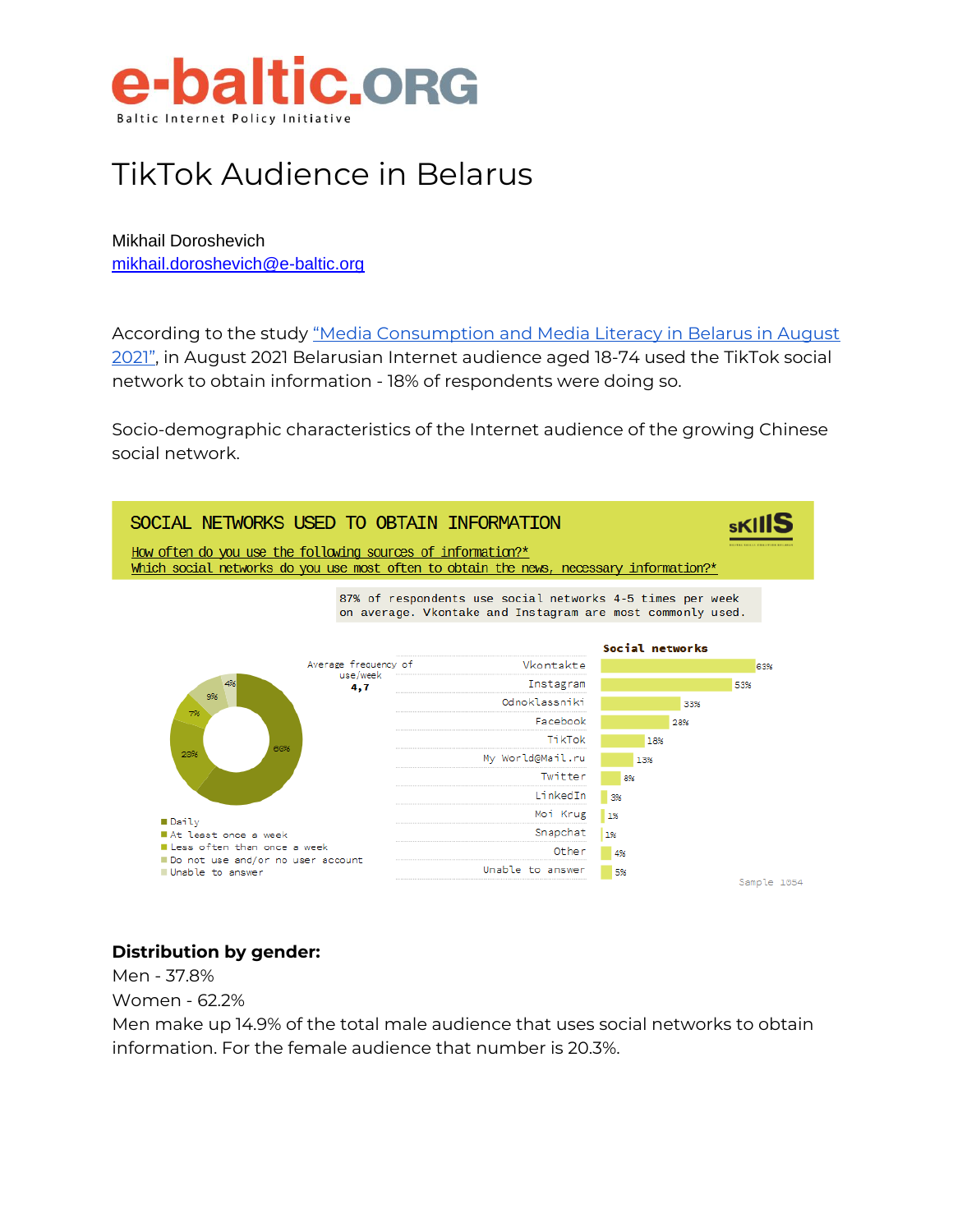## e-baltic.org **Baltic Internet Poli**



Or as a percentage of all respondents who took part in the study:

18-24 years - 25.9% 25-34 years - 21.6% 35-44 years - 12.1% 45-54 years - 19% 55-74 years - 11.6%

First of all, it should be noted that a quarter of the young audience (18-24) call TikTok a source of information. It is necessary to work with this fact more carefully and in detail.

### **Distribution by education:**

Incomplete secondary - 33% Complete secondary - 20% Secondary specialized - 22% Incomplete higher - 21% Higher (Bachelors, Specialist, Masters, academic degree) - 16%. Education correlates with age. We arrive at a second serious figure: a third of people with incomplete secondary education, the absolute majority of whom are schoolchildren, obtain information from TikTok.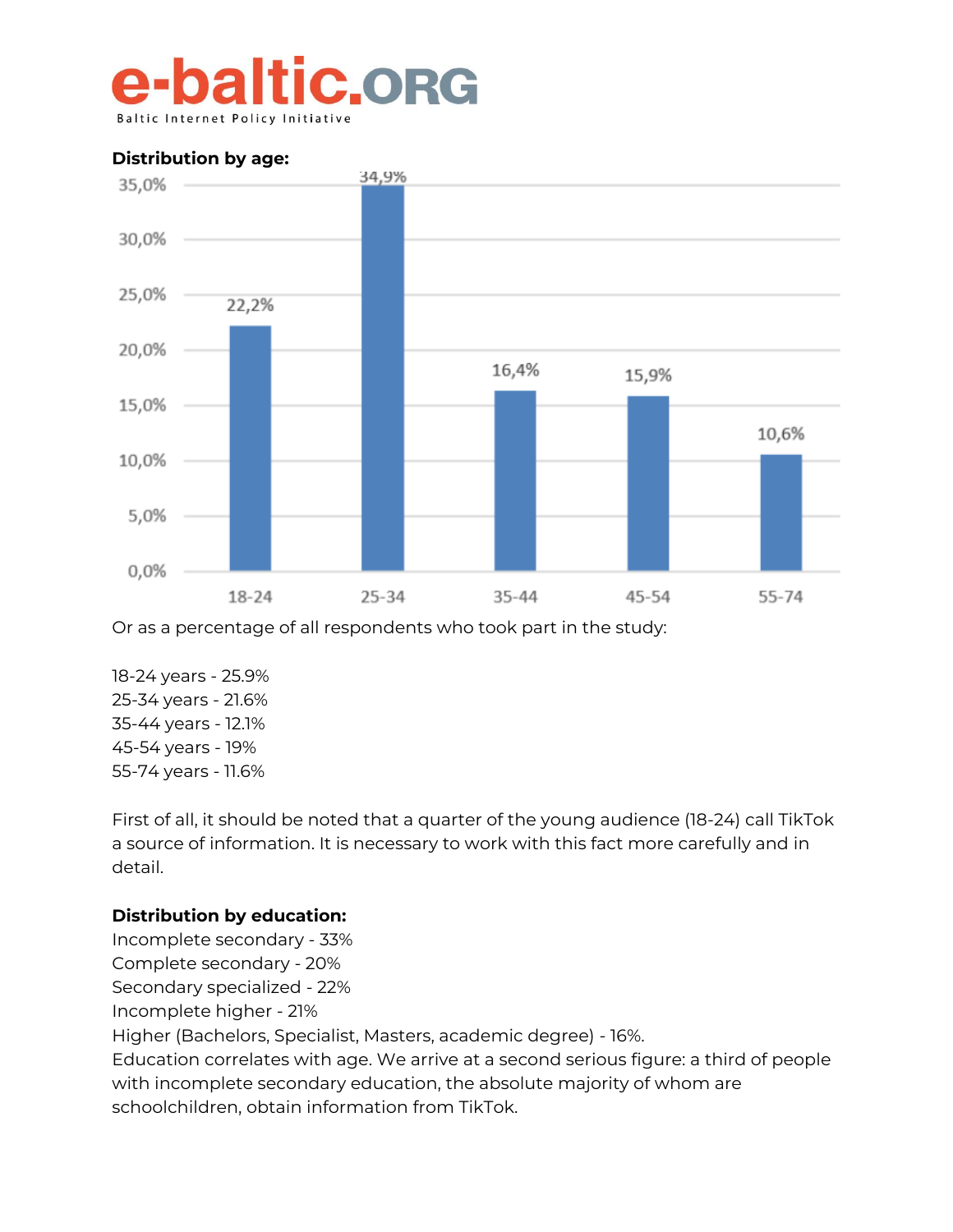

62% of TikTokers think people are wary of getting vaccinated against COVID-19 for fear of side effects

### **Regional distribution:**

Brest region - 23% Vitebsk region - 17% Gomel region - 17% Grodno region - 14% Minsk region - 16% Minsk - 29% Mogilev region - 19%. Minsk is close to constituting a third of the audience!

Now let's look at behavioral characteristics.

Let's begin:

### **From which sources do you most often obtain the news, necessary information?**

Social networks - 71.8% Internet websites/Internet media - 70.6% Telegram channels and other messengers - 41.0% Conversations with relatives, friends, acquaintances - 40.4% Television - 31.4% Forums, blogs - 17.0% Print media (newspapers, magazines) - 5.9% Radio - 6.4% Social networks and websites are of course the leading sources of information. Another important figure is that the popularity of telegram channels and messengers as a source of information is significantly inferior to leaders.

### **Which TV channels do you use most often in order to obtain the news, necessary information?**

Russian TV channels - 58.9% Belarusian national TV channels - 48.4% International TV channels - 46.5% Belarusian regional TV channels - 21.7% This is a sad story - you can see the large lead that Russian TV channels have. Belarusian television, both national and regional, is unable to offer interesting content to Belarusian tiktokers.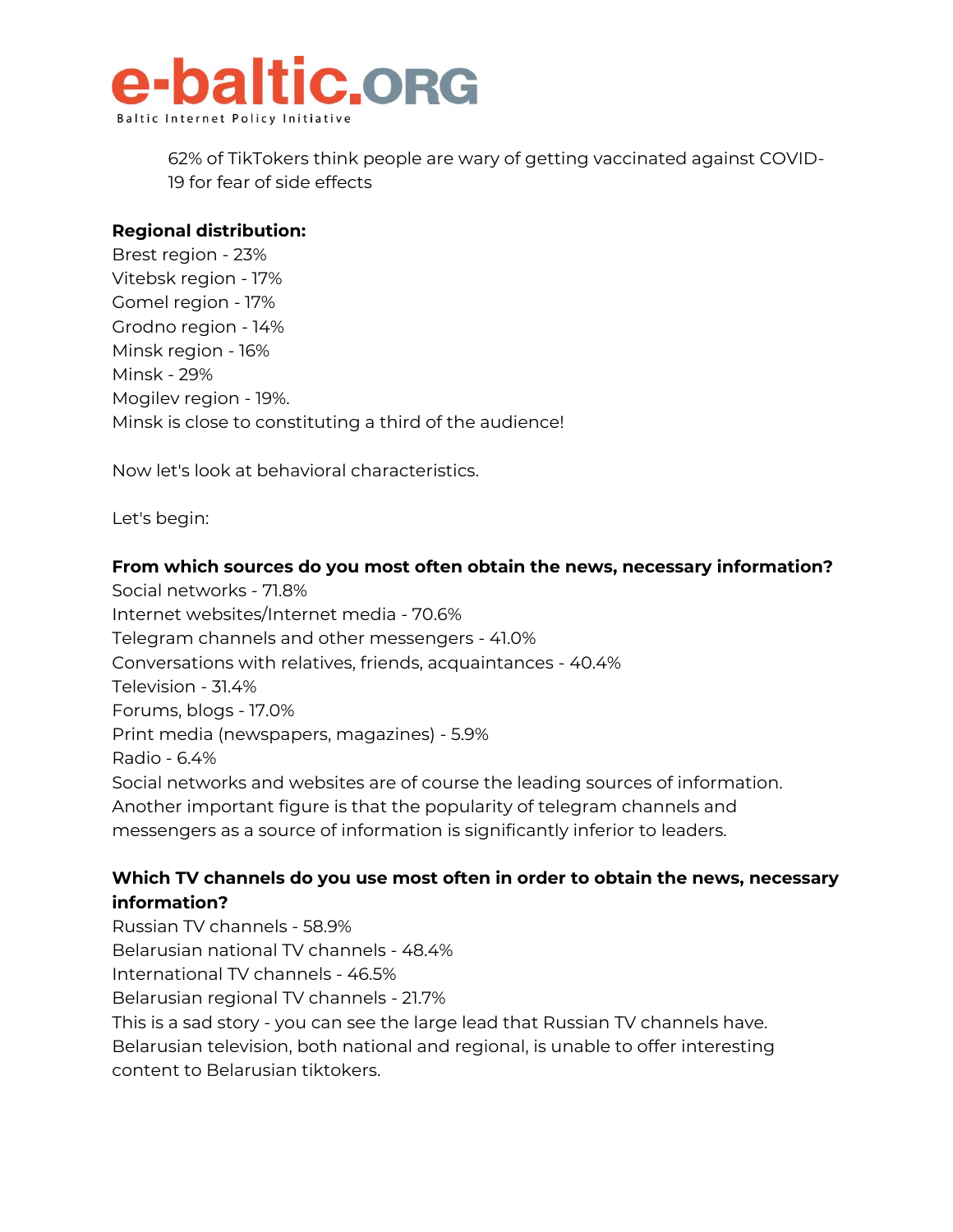# e-baltic.org

Baltic Internet Policy Initiative

### **Which news sites do you use most often in order to obtain the news, necessary information?**

International news sites - 65.9%

Belarusian news sites - 55.8%

Russian news sites - 55.2%

Here we also see a fact that is alarming for the Belarusian media ecosystem, both regarding the use of international news sources and Russian ones.

### **Which social networks do you use most often in order to find out news, necessary information?**

Instagram.com - 76.6%

Vk.com - 75.0% Odnoklassniki - 39.4%

Facebook.com - 25.0%

We assume that this is an unexpected result for many, but Instagram is the most important source of news information for tiktokers, even surpassing Vk.com, not to mention the "old school" Facebook.

### **Which messengers do you use most often to find out the news, the necessary information?**

Viber - 73.7% Telegram - 69.2% WhatsUp - 29.5% Facebook messenger - 14.7% It's an amazing fact that despite the youth of the audience, Viber is in the lead. The low figure for Facebook messenger is easily explained: it is just a channel for direct communication between users, and not a source of information.

### **Are there any sources of information that you trust more than others? And if so, which?**

Internet sites/Internet media - 37.2% Social networks - 30.9% Telegram channels and other instant messengers - 26.1% Conversations with relatives, friends, acquaintances - 20.2% There are no sources of information that I trust more than the rest - 19.3% Forums, blogs - 11.2% Television - 12.2% Print press (newspapers, magazines) - 2.1% Radio - 1.6% Don't know - 13.3%